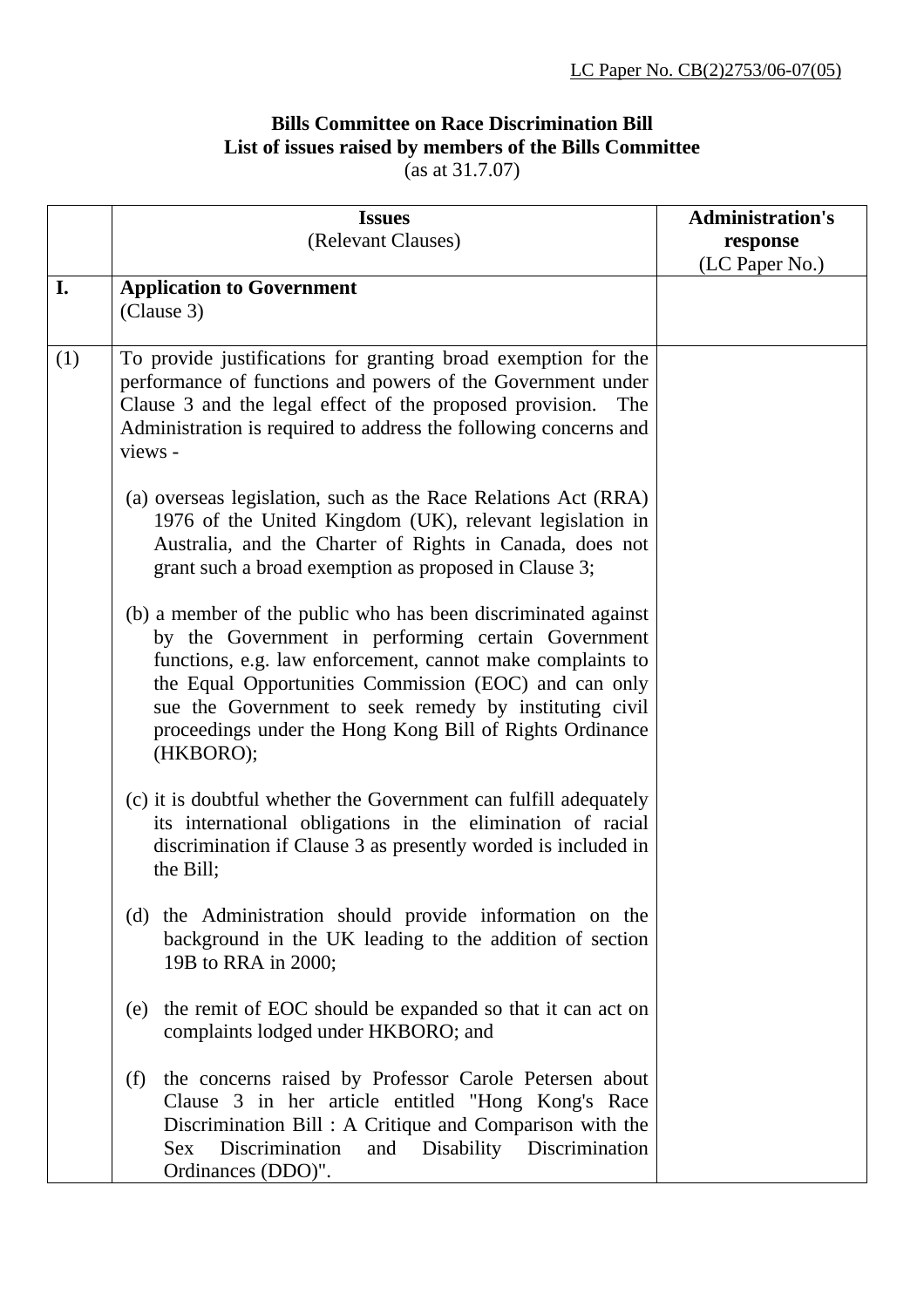|     | <b>Issues</b><br>(Relevant Clauses)                                                                                                                                                                                                                                                                                                                                                                                                           | <b>Administration's</b>    |
|-----|-----------------------------------------------------------------------------------------------------------------------------------------------------------------------------------------------------------------------------------------------------------------------------------------------------------------------------------------------------------------------------------------------------------------------------------------------|----------------------------|
|     |                                                                                                                                                                                                                                                                                                                                                                                                                                               | response<br>(LC Paper No.) |
| (2) | To consider whether Clause 3 could be amended to the effect that<br>the Bill would apply to the Government insofar as the<br>performance of functions and duties by public authorities and the<br>making of appointments by the Government are concerned or<br>alternatively by adding provisions similar to sections 19B and 76<br>of RRA.                                                                                                   |                            |
| II. | discrimination<br><b>Racial</b><br>criteria<br>for<br>and<br>determining<br>"justifiability"<br>(Clause 4)                                                                                                                                                                                                                                                                                                                                    |                            |
| (1) | To explain the criteria which should be considered by the public<br>in assessing whether the test of "justifiability" under Clause 4<br>will be met and provide the relevant guidelines to be issued to<br>the public after enactment of the Bill.                                                                                                                                                                                            | $CB(2)1823/06-07(01)$      |
| (2) | explain the basis of applying the rationality<br>To<br>and<br>proportionality test and the practicability test to justify the<br>application of a requirement or condition under Clause $4(1)(b)$ ,<br>given that the fundamental right to have equal and effective<br>protection before the law without any discrimination under<br>Article 26 of the International Covenant on Civil and Political<br>Rights (ICCPR) is an unqualified one. |                            |
| (3) | To provide the General Comments issued by the United Nations<br>Human Rights Committee relating to the application of the<br>rationality and proportionality principle.                                                                                                                                                                                                                                                                       |                            |
| (4) | To confirm whether the implementation of the new Obstetric<br>Package Charge for Non-eligible Persons whose husbands are<br>Hong Kong residents constitutes racial discrimination, given that<br>it has the effect of putting these pregnant women who are<br>predominantly Chinese at a disadvantage as compared with<br>pregnant women of other races whose husbands are also Hong<br>Kong residents.                                       |                            |
| (5) | To explain the differences between the test of "reasonable"<br>practicability" under Clause $4(2)$ of the Bill and the defence of<br>"unjustifiable hardship" in DDO, and the reasons for the<br>differences.                                                                                                                                                                                                                                 | $CB(2)2231/06-07(03)$      |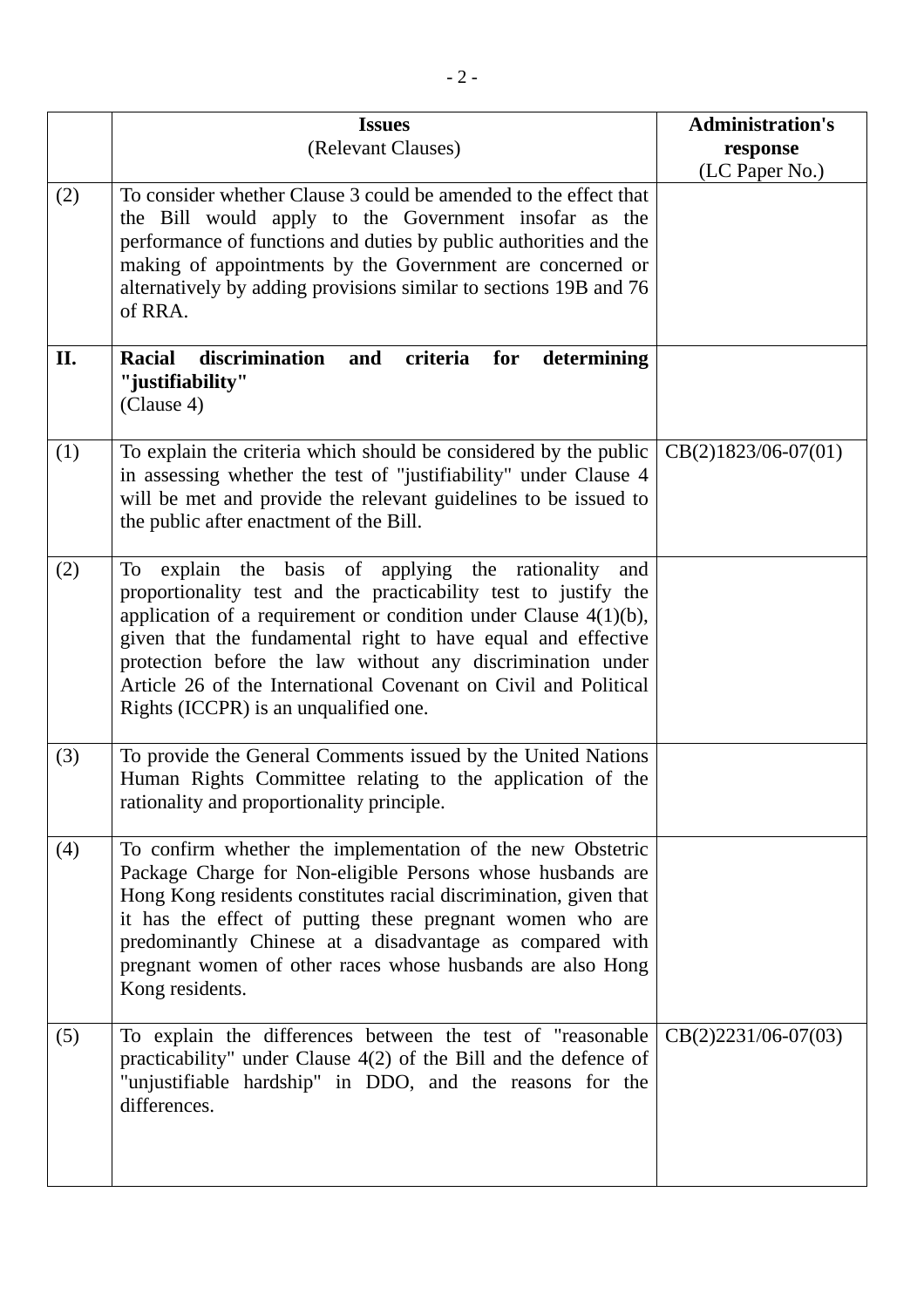|     | <b>Issues</b>                                                                                                                                                                                                                                                                                                                                                                                                                                                                                                                                                 | <b>Administration's</b>    |
|-----|---------------------------------------------------------------------------------------------------------------------------------------------------------------------------------------------------------------------------------------------------------------------------------------------------------------------------------------------------------------------------------------------------------------------------------------------------------------------------------------------------------------------------------------------------------------|----------------------------|
|     | (Relevant Clauses)                                                                                                                                                                                                                                                                                                                                                                                                                                                                                                                                            | response<br>(LC Paper No.) |
| (6) | To consider whether Clause $4(1)(b)$ could be revised to<br>incorporate the new subsections $(1A)-(1C)$ added to section 1<br>RRA in 2003 in order to expand the scope of indirect<br>discrimination under the Bill.                                                                                                                                                                                                                                                                                                                                          |                            |
| Ш.  | Meaning of "on the ground of race" and application to new<br>arrivals from the Mainland<br>(Clause 8)                                                                                                                                                                                                                                                                                                                                                                                                                                                         |                            |
| (1) | To consider deleting Clause $8(3)$ so that the scope of the Bill can<br>cover new arrivals from the Mainland, and whether the<br>responsible Policy Secretary will withdraw the Bill if Clause<br>8(3) is deleted during the Committee Stage of the whole Council.                                                                                                                                                                                                                                                                                            |                            |
| (2) | To examine whether the definition of "race" in relevant overseas<br>legislation is restricted to race only or other considerations are<br>also included.                                                                                                                                                                                                                                                                                                                                                                                                      | $CB(2)963/06-07(02)$       |
| (3) | To explain measures taken by the Administration in various<br>areas, particularly in public education, in the past five years to<br>address the problem of discrimination against new arrivals from<br>the Mainland (including the resources allocated for such<br>measures) and the assessment on the effectiveness of such<br>measures.                                                                                                                                                                                                                     |                            |
| (4) | To explain the impact of waiving the seven-year residency<br>requirement imposed on new arrivals from the Mainland, and the<br>areas in which the Administration anticipates that a lot of<br>litigations may arise if these new arrivals are covered by the Bill.                                                                                                                                                                                                                                                                                            |                            |
| (5) | To provide information on how the eligibility of new immigrants<br>for receiving social services/welfare is regulated in overseas<br>countries (e.g. by imposition of residency requirement) and the<br>Administration's justification for imposing the same or similar<br>requirements on the new arrivals from the Mainland, as well as<br>the number of cases in the past one year in which the Director of<br>Social Welfare exercised discretion to waive the residence<br>requirement for the provision of Comprehensive Social Security<br>Assistance. |                            |
| (6) | To provide information on the ethnic groups in the People's<br>Republic of China and clarification on whether people belonging<br>to these ethnic groups will be protected from discrimination on                                                                                                                                                                                                                                                                                                                                                             |                            |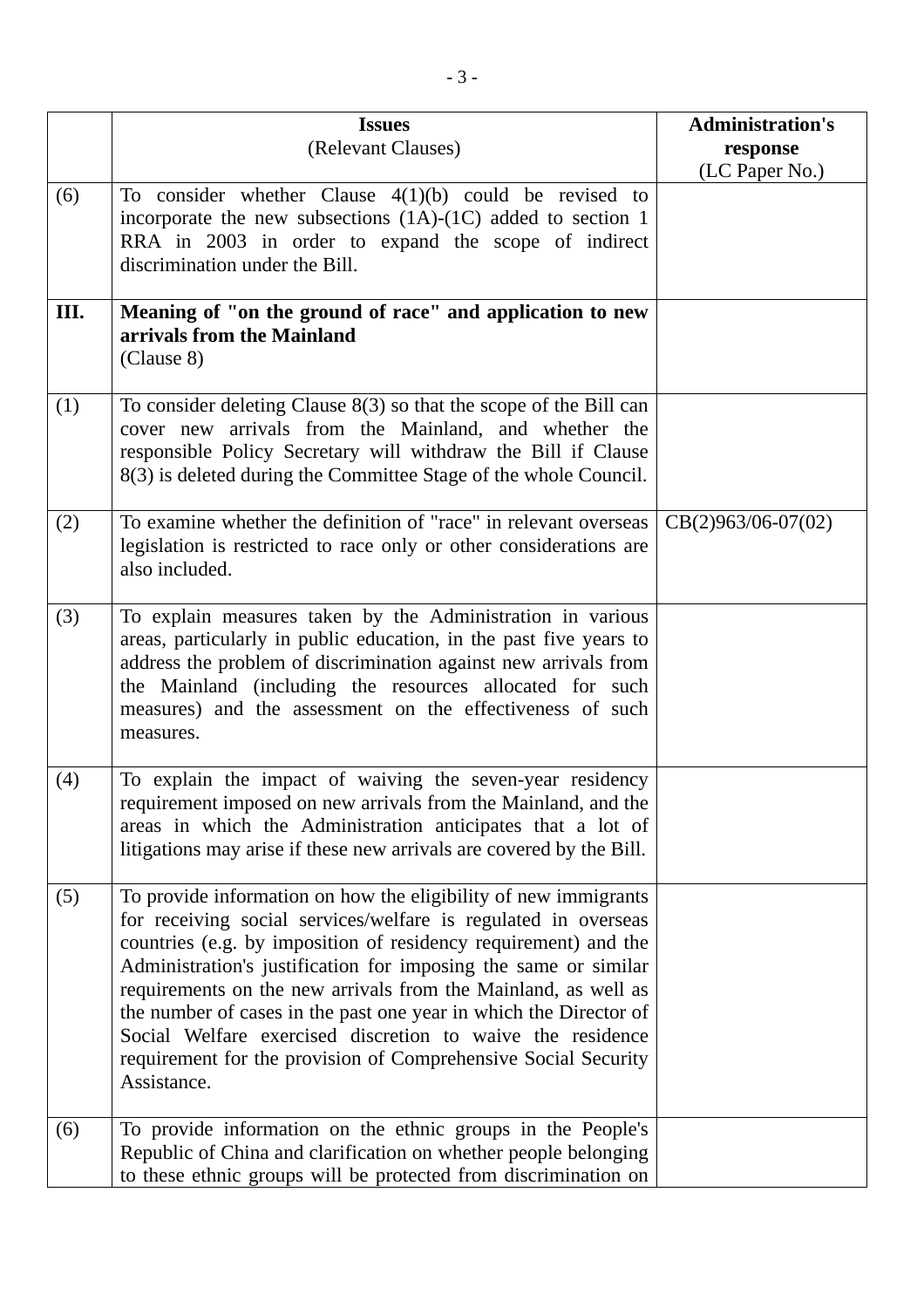|     | <b>Issues</b><br>(Relevant Clauses)                                                                                                                                                                                                                                                                                                                                       | <b>Administration's</b><br>response            |
|-----|---------------------------------------------------------------------------------------------------------------------------------------------------------------------------------------------------------------------------------------------------------------------------------------------------------------------------------------------------------------------------|------------------------------------------------|
|     |                                                                                                                                                                                                                                                                                                                                                                           | (LC Paper No.)                                 |
|     | the ground of national origin under the Bill.                                                                                                                                                                                                                                                                                                                             |                                                |
| (7) | To explain why inclusion of new arrivals from the Mainland<br>within the scope of the Bill will adversely affect their integration<br>into Hong Kong whereas granting protection to ethnic minorities<br>by this Bill will not have the same effect.                                                                                                                      |                                                |
| (8) | To set out the major policy measures or concrete sets of<br>circumstances which would be covered by the exceptions<br>provided for under Clauses $8(2)$ and (3).                                                                                                                                                                                                          |                                                |
| (9) | To consider whether Clause $8(2)$ and (3) could be amended so<br>that new arrivals from the Mainland would be included within<br>the scope of the Bill with necessary exceptions be made either in<br>Clause 8 or in Schedule 5.                                                                                                                                          |                                                |
| IV. | <b>Education and vocational training</b><br>(Clauses 20, 26, 49 & 58)                                                                                                                                                                                                                                                                                                     |                                                |
| (1) | To explain the policy and legal considerations for not imposing<br>an obligation for affirmative action under the Bill.                                                                                                                                                                                                                                                   | $CB(2)1152/06-07(01)$                          |
| (2) | To explain the scope of affirmative action referred to in<br>paragraph 18 of the Administration's paper on "Affirmative<br>action" [LC Paper No. CB(2)1152/06-07(01)].                                                                                                                                                                                                    |                                                |
| (3) | To provide a summary and analysis of the minority judgments of $ CB(2)1351/06-07(01)$<br>the United States Supreme Court on the three cases concerning<br>university admission policies set out in the Annex to the<br>Administration's paper [LC Paper No. CB(2)1152/06-07(01)].                                                                                         |                                                |
| (4) | To consider taking affirmative action to resolve the problem of<br>lack of avenue provided to non-Chinese speaking (NCS) students<br>to attain qualifications in Chinese for admission to universities.                                                                                                                                                                   | $CB(2)1019/06-07(01)$<br>$CB(2)1152/06-07(01)$ |
| (5) | To advise whether the admission of non-local students subject to<br>a 10% quota by University Grants Committee (UGC)-funded<br>institutions, who are predominantly Mainland students and do<br>not need to meet the Chinese Language requirement applicable<br>to local students, will be regarded as racial discrimination under<br>the Bill against local NCS students. | $CB(2)1351/06-07(02)$                          |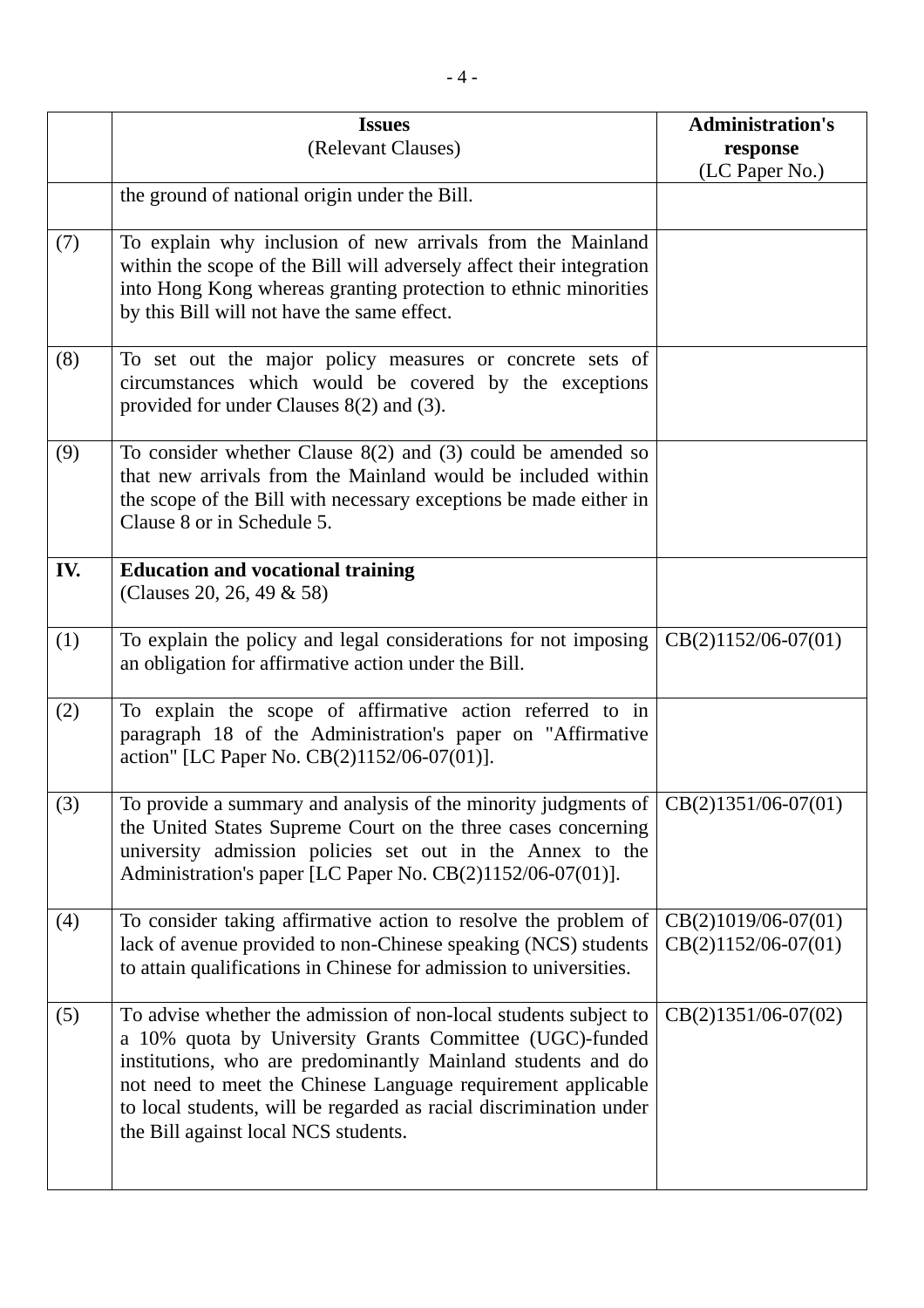|      | <b>Issues</b>                                                                                                                                                                                                                                                                                                                                                                                                                                                                                                                                                                                                                                                                                                                                                | <b>Administration's</b>                        |
|------|--------------------------------------------------------------------------------------------------------------------------------------------------------------------------------------------------------------------------------------------------------------------------------------------------------------------------------------------------------------------------------------------------------------------------------------------------------------------------------------------------------------------------------------------------------------------------------------------------------------------------------------------------------------------------------------------------------------------------------------------------------------|------------------------------------------------|
|      | (Relevant Clauses)                                                                                                                                                                                                                                                                                                                                                                                                                                                                                                                                                                                                                                                                                                                                           | response                                       |
|      |                                                                                                                                                                                                                                                                                                                                                                                                                                                                                                                                                                                                                                                                                                                                                              | (LC Paper No.)                                 |
| (6)  | To consider allocating a quota for admitting NCS students to<br>UGC-funded institutions (e.g. in the form of a quota for NCS<br>students on top of the approved student number of 14 500 for<br>first-year-first degree programmes or a quota within the<br>approved student number) for students who participate in the<br>General Certificate of Secondary Education (GCSE) (Chinese)<br>examination in Hong Kong, and whether such a quota system<br>will be allowed under Clause 49 or challenged as in breach of the<br>Basic Law or Articles 2 and 13 of the International Covenant on<br>Economic, Social and Cultural Rights (ICESCR), or Article 2 of<br>ICCPR.                                                                                     | $CB(2)1351/06-07(02)$                          |
| (7)  | To explain whether Clause $49(c)$ as currently drafted will allow<br>a university to set a quota for NCS students for admission to its<br>first-year-first-degree programmes.                                                                                                                                                                                                                                                                                                                                                                                                                                                                                                                                                                                | $CB(2)1351/06-07(02)$                          |
| (8)  | To advise whether the Administration will give an undertaking<br>as a matter of policy that it will take long-term administrative<br>measures which will have the effect of implementing affirmative<br>action under Clause 49 to support NCS students, if the<br>suggestion of allocating a quota is not considered.                                                                                                                                                                                                                                                                                                                                                                                                                                        | $CB(2)1019/06-07(01)$<br>$CB(2)1351/06-07(02)$ |
| (9)  | To explain why a defence can be established under Clause 49 for<br>implementing special support measures intending to bestow<br>benefits on ethnic minorities, e.g. the special support measures to<br>help NCS student to learn Chinese and inviting the UGC-funded<br>institutions to consider accepting alternative qualifications in<br>Chinese in considering admission of these students, having<br>regard to the argument that provision of concessionary fares to<br>persons with a disability may constitute a contravention of DDO<br>and the High Court's ruling in the case of Equal Opportunities<br>Commission v Director of Education [2001] that the then<br>Secondary School Places Allocation system was unlawfully<br>sex-discriminatory. | $CB(2)1152/06-07(03)$                          |
| (10) | To explain whether the imposition of the requirement of<br>obtaining a pass for the subject of Chinese Language in the Hong<br>Kong Certificate of Education Examination for university<br>admission on all local students, which puts NCS students at a<br>great disadvantage, constitutes indirect discrimination.                                                                                                                                                                                                                                                                                                                                                                                                                                         |                                                |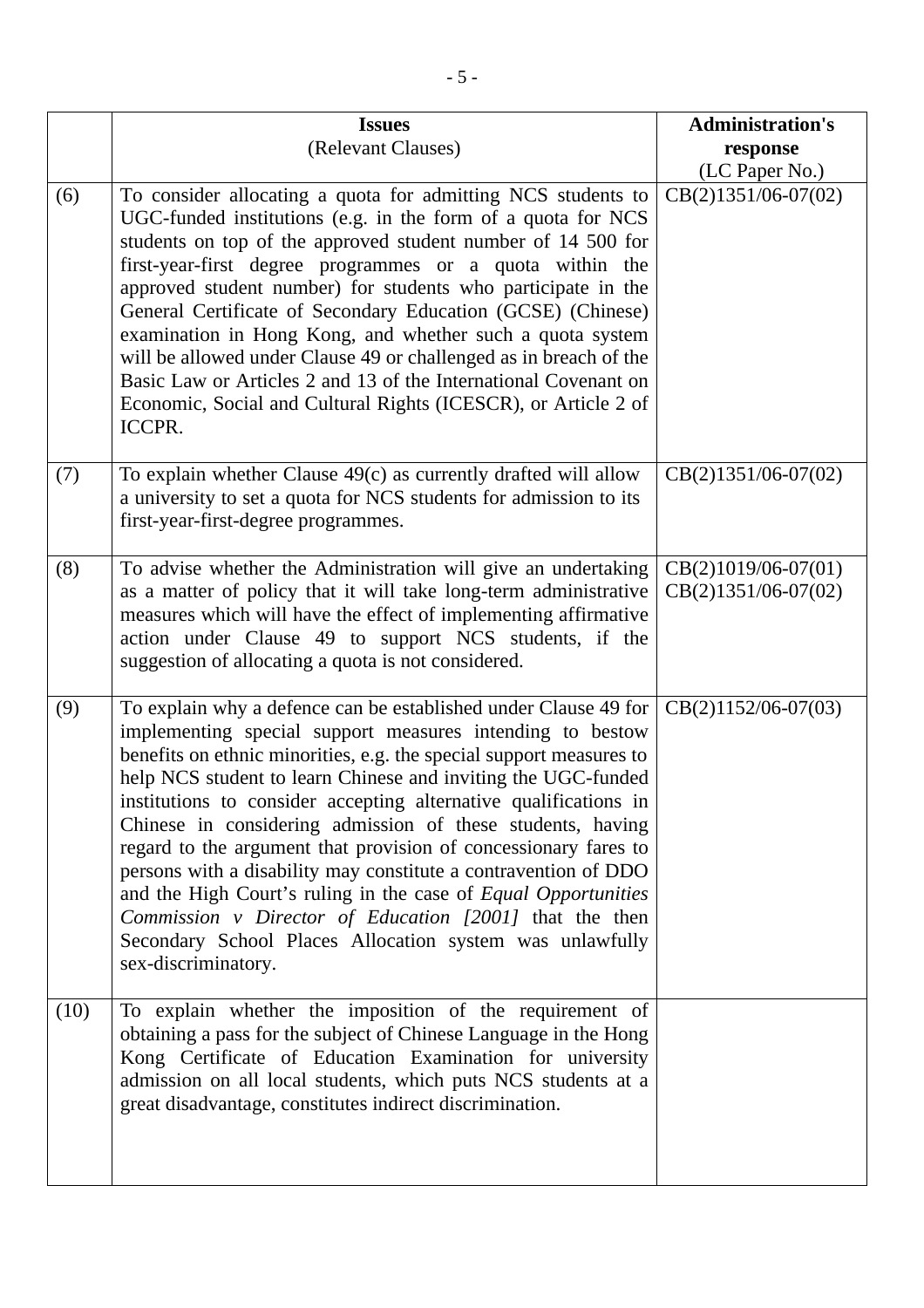|      | <b>Issues</b><br>(Relevant Clauses)                                                                                                                                                                                                                                                                                                                                                                     | <b>Administration's</b><br>response            |
|------|---------------------------------------------------------------------------------------------------------------------------------------------------------------------------------------------------------------------------------------------------------------------------------------------------------------------------------------------------------------------------------------------------------|------------------------------------------------|
|      |                                                                                                                                                                                                                                                                                                                                                                                                         | (LC Paper No.)                                 |
| (11) | To explain whether it will be allowed under Clause 49 for a<br>university to give favourable weighting in its admission system<br>to ethnic minority students (provided that they meet the English<br>Language requirement and a lower-level Chinese Language<br>requirement) for the sake of achieving racial diversity in student<br>population.                                                      |                                                |
| (12) | To consider how to prevent abuses by non-NCS students if<br>alternative qualifications in Chinese e.g. GCSE (Chinese)<br>examination, are recognised by universities, and Mr Howard<br>YOUNG's suggestion that students taking the GCSE (Chinese)<br>examination should be required to get supplementary credits<br>from any other spoken language.                                                     |                                                |
| (13) | To provide information on the academic attainment of ethnic<br>minority students in public examinations and the number of<br>these students who have been admitted to local universities.                                                                                                                                                                                                               | $CB(2)1351/06-07(02)$                          |
| (14) | To provide the number of local NCS students studying in local<br>universities.                                                                                                                                                                                                                                                                                                                          |                                                |
| (15) | To provide the number of places available for Chinese Language<br>teachers of the designated schools to participate in the relevant<br>training programmes and the number of these teachers; and the<br>demand for and resources allocated to the provision of special<br>support measures (including provision of remedial programmes)<br>to cater for the specific needs in language of NCS students. | $CB(2)1351/06-07(02)$                          |
| (16) | To provide details of the Belgian Linguistics Case (1968)<br>1EHRR 252 and relevant citation/judgment.                                                                                                                                                                                                                                                                                                  | $CB(2)1152/06-07(02)$                          |
| (17) | To explain how the specific needs of ethnic minorities, who have<br>difficulties with both Chinese and English, in receiving<br>vocational training will be met.                                                                                                                                                                                                                                        | $CB(2)1019/06-07(01)$<br>$CB(2)1351/06-07(02)$ |
| (18) | To consider Mr Howard YOUNG's suggestion that a provision<br>should be made requiring universities to apply a less stringent<br>Chinese Language entry requirement to NCS students and, in<br>this regard, reference should be made to similar measures in the<br>UK where only non-local students were allowed to sit for the<br>GCSE examination.                                                     |                                                |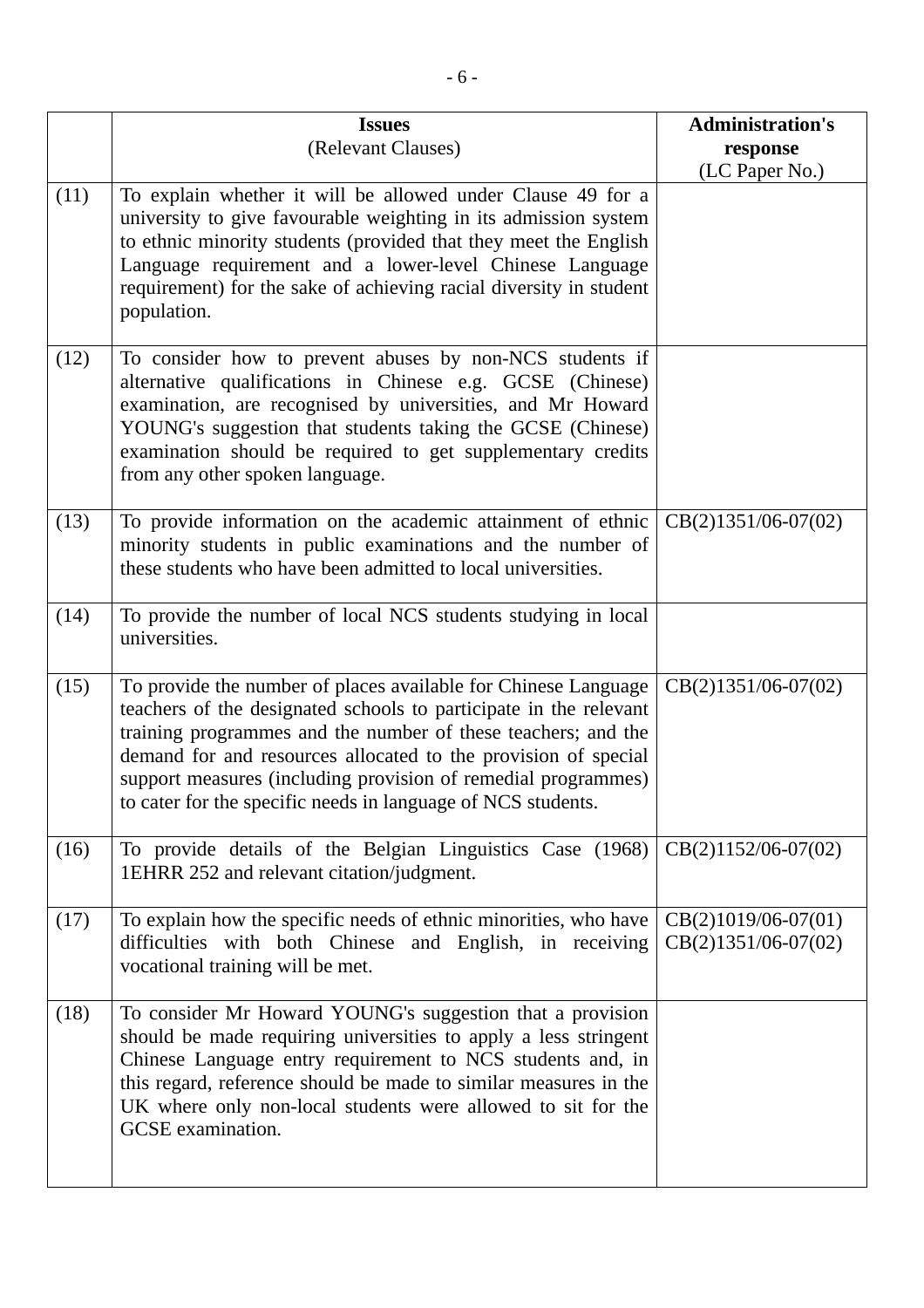|      | <b>Issues</b>                                                                                                                                                                                                                                                                                                                                                                                                                                                                                                                                                                                                                  | <b>Administration's</b> |
|------|--------------------------------------------------------------------------------------------------------------------------------------------------------------------------------------------------------------------------------------------------------------------------------------------------------------------------------------------------------------------------------------------------------------------------------------------------------------------------------------------------------------------------------------------------------------------------------------------------------------------------------|-------------------------|
|      | (Relevant Clauses)                                                                                                                                                                                                                                                                                                                                                                                                                                                                                                                                                                                                             | response                |
|      |                                                                                                                                                                                                                                                                                                                                                                                                                                                                                                                                                                                                                                | (LC Paper No.)          |
| (19) | To liaise with the Education Bureau for the timeframe of<br>reverting to the Bills Committee on the outcome of the Bureau's<br>discussion with the universities on the feasibility of accepting<br>alternative qualifications in Chinese.                                                                                                                                                                                                                                                                                                                                                                                      | $CB(2)2573/06-07(01)$   |
| V.   | Provision of goods, facilities and services<br>(Clause 58)                                                                                                                                                                                                                                                                                                                                                                                                                                                                                                                                                                     |                         |
| (1)  | To provide further justification for the exception for use, or<br>failure to use, particular language in regard to the provision of<br>goods, services and facilities.                                                                                                                                                                                                                                                                                                                                                                                                                                                         |                         |
| (2)  | To explain the circumstances under which it is not practicable for<br>Government departments to use English (which is an official<br>language) in their provision of goods, facilities and services to<br>the public.                                                                                                                                                                                                                                                                                                                                                                                                          |                         |
| (3)  | To follow up the complaints made by deputations that ethnic<br>minorities are unable to receive appropriate medical treatment at<br>public hospitals/clinics due to language problem, and to provide<br>the number of complaints lodged by ethnic minorities to the<br>Administration and other public organisations in the past few<br>years about failures of public hospitals/clinics to provide<br>translation services to cater for NCS service users as well as<br>information<br>public<br>organisations/government<br>any<br>on<br>departments which only use Chinese in their provision of<br>services to the public. |                         |
| (4)  | To consider whether Clause 58 could be amended to exclude the<br>provision to the public of goods, facilities and services by public<br>authority generally or particular authority specifically.                                                                                                                                                                                                                                                                                                                                                                                                                              |                         |
| VI.  | Discrimination by, or in relation to, barristers<br>(Clause 35)                                                                                                                                                                                                                                                                                                                                                                                                                                                                                                                                                                |                         |
| (1)  | To provide detailed justification for singling out barristers in the<br>Bill in relation to discrimination on the ground of race against a<br>person seeking pupillage or tenancy, or who is a pupil or tenant,<br>in barrister's chambers.                                                                                                                                                                                                                                                                                                                                                                                    |                         |
| (2)  | alternative<br>consider<br>of<br>To<br>the<br>covering<br>field<br>of<br>a<br>non-employment pupillage instead of singling out a profession.                                                                                                                                                                                                                                                                                                                                                                                                                                                                                   |                         |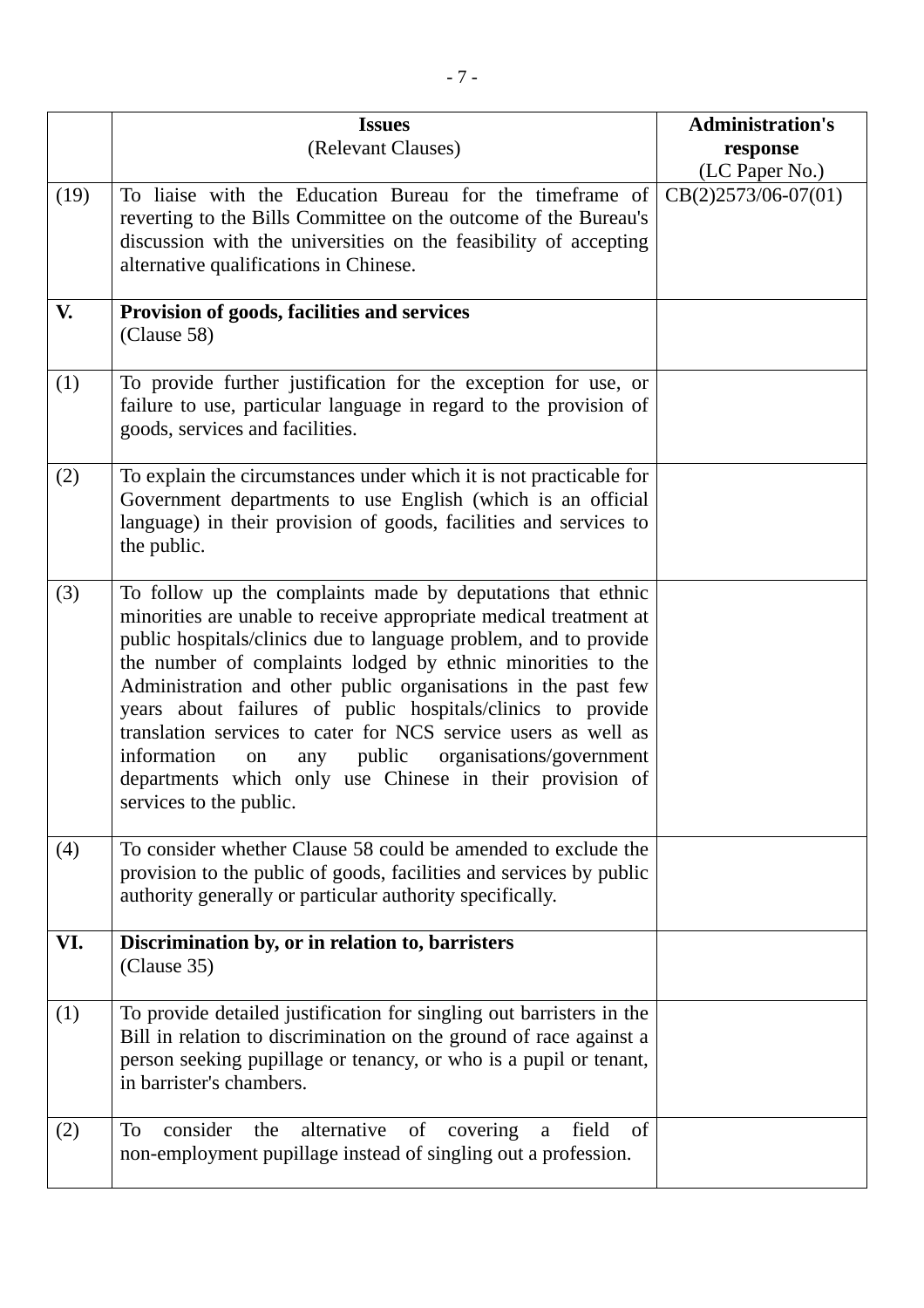|       | <b>Issues</b><br>(Relevant Clauses)                                                                                                                                                                                                                                                      | <b>Administration's</b><br>response           |
|-------|------------------------------------------------------------------------------------------------------------------------------------------------------------------------------------------------------------------------------------------------------------------------------------------|-----------------------------------------------|
|       |                                                                                                                                                                                                                                                                                          | (LC Paper No.)                                |
| VII.  | <b>Employment</b><br>(Clauses 10, 13 & 14)                                                                                                                                                                                                                                               |                                               |
| (1)   | To provide further justification for exempting small businesses<br>employing not more than five employees during the first three<br>years of the enactment of the Bill.                                                                                                                  |                                               |
| (2)   | To provide justification for the exception relating to the choice of<br>an employer at the point of recruitment of a domestic helper.                                                                                                                                                    |                                               |
| (3)   | To provide further justification for the exceptions for existing<br>differential treatment on local and overseas terms of employment<br>as well as overseas terms of employment.                                                                                                         |                                               |
| VIII. | <b>Immigration legislation</b><br>(Clause 55)                                                                                                                                                                                                                                            |                                               |
| (1)   | To provide justification for the exception for immigration<br>legislation.                                                                                                                                                                                                               |                                               |
| IX.   | Conformity with the Basic Law and international human<br>rights treaties                                                                                                                                                                                                                 |                                               |
| (1)   | To explain how the Bill as presently drafted is in conformity<br>with Article 25 of the Basic Law i.e., "All Hong Kong residents<br>shall be equal before the law".                                                                                                                      | $CB(2)963/06-07(03)$<br>$CB(2)1019/06-07(04)$ |
| (2)   | To explain how the Bill as presently drafted meets the<br>obligations under various international human right treaties<br>applicable to Hong Kong, such as the International Convention<br>on the Elimination of All Forms of Racial Discrimination,<br><b>ICCPR</b> and <b>ICESCR</b> . | $CB(2)963/06-07(03)$                          |
| X.    | <b>Other issues</b>                                                                                                                                                                                                                                                                      |                                               |
| (1)   | To provide a paper comparing the scope and exemptions of the<br>in overseas legislation against racial<br>Bill with those<br>discrimination.                                                                                                                                             |                                               |
| (2)   | To confirm whether graphics or accents used will be regarded as $ CB(2)1019/06-07(02) $<br>part of the advertisement in determining whether the<br>advertisement is of a discriminatory nature.                                                                                          |                                               |